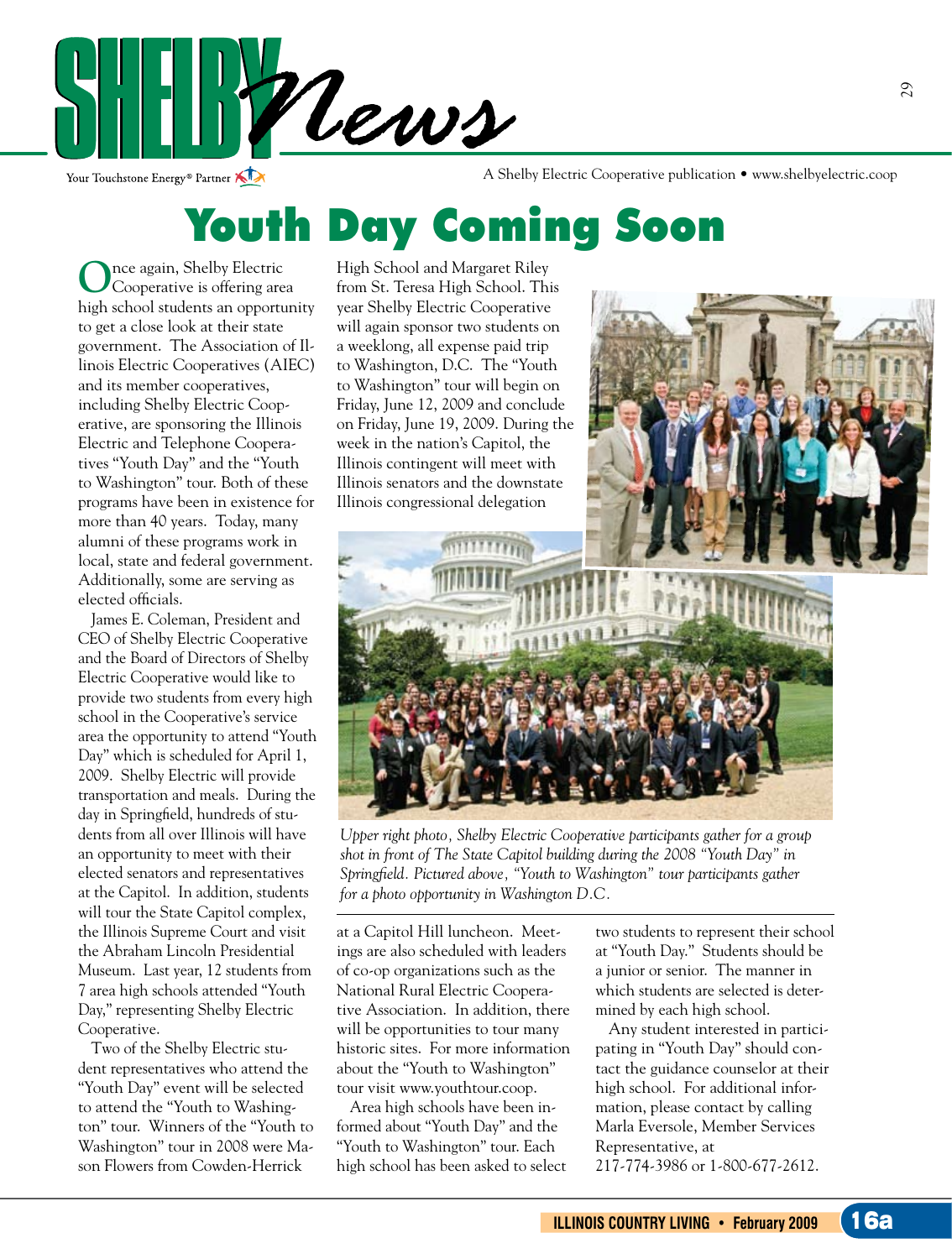

# REAL LIFE **1.REAL POWER**

**S**helby Electric Cooperative wants to help you become more energy efficient in your home and lifestyle. Little changes can add up to savings and more comfort in your home.

 Have you ever felt a draft on a cold day from around your light switches and outlets? If you have felt cold air leaking into your home on a winter day, be assured it is also leaking hot, humid air into your home in the summer.

 Foam sealers are an inexpensive way to gain comfort and energy savings in your home. To help you get started, Shelby Electric Cooperative will provide, free of charge, one pack of Frost King Multipack Foam Sealers per member, while supplies last. To pick up your free pack, stop by the Cooperative headquarters. Pick up your free Touchstone Energy "101 Low-Cost/No-Cost Home Energy-Saving Measures" brochure while you are there.

 'Real Life, Real Power' will help empower members to become more energy efficient, saving money along the way. We would like to share your energy efficiency solutions



and tips with other members. Each month we will print member tips in the 'Real Life, Real Power' section of Shelby News/ICL. From the tips submitted, two names will be drawn each month for a \$10 Shelby Electric bill credit. All members submitting tips will have their names entered into a drawing for a prize at the end of 2009. Our deadline for print is a full month before an issue is mailed. For example, items you are reading in this February Shelby News insert were submitted to our printer on January 1, 2009.



*Please submit your tips to: Shelby Electric Cooperative Real Life, Real Power PO Box 560 Shelbyville, IL 62565*

*Or email: meversole@shelbyelectric.coop*



P.O. BOX 560 Shelbyville, IL 62565 **Phone: 217-774-3986 Fax: 217-774-3330 www.shelbyelectric.coop**

**Office Hours:**  7:30 a.m. - 4:30 p.m.



### OUTAGE REPORT

| <b>DATE</b> | <b>HOURS</b> | <b>SUBSTATION</b> | <b>CAUSE</b>     | <b>MEMBERS</b><br><b>AFFECTED</b> |
|-------------|--------------|-------------------|------------------|-----------------------------------|
| 12/4/2008   | 0.36         | Velma             | Broken conductor | 410                               |
| 12/7/2008   | 5.38         | Moweaqua          | Broken conductor | 71                                |
| 12/7/2008   | 4.00         | Pana              | Vehicles         | 79                                |
| 12/10/2008  | 1.55         | Richland          | <b>Trees</b>     | 79                                |
| 12/14/2008  | 4.00         | Taylorville       | Miscellaneous    | 123                               |
| 12/15/2008  | 1.30         | Dunkel            | Broken conductor | 142                               |
| 12/15/2008  | 2.15         | Dunkel            | Broken conductor | 59                                |
| 12/16/2008  | 1.30         | Neoga             | Broken conductor | 115                               |
| 12/16/2008  | 3.30         | Taylorville       | Unknown          | 71                                |
| 12/19/2008  | 0.30         | Taylorville       | Broken conductor | 88                                |
| 12/19/2008  | 2.45         | Taylorville       | Broken conductor | 580                               |
| 12/31/2008  | 1.15         | Shelbyville       | <b>Trees</b>     | 64                                |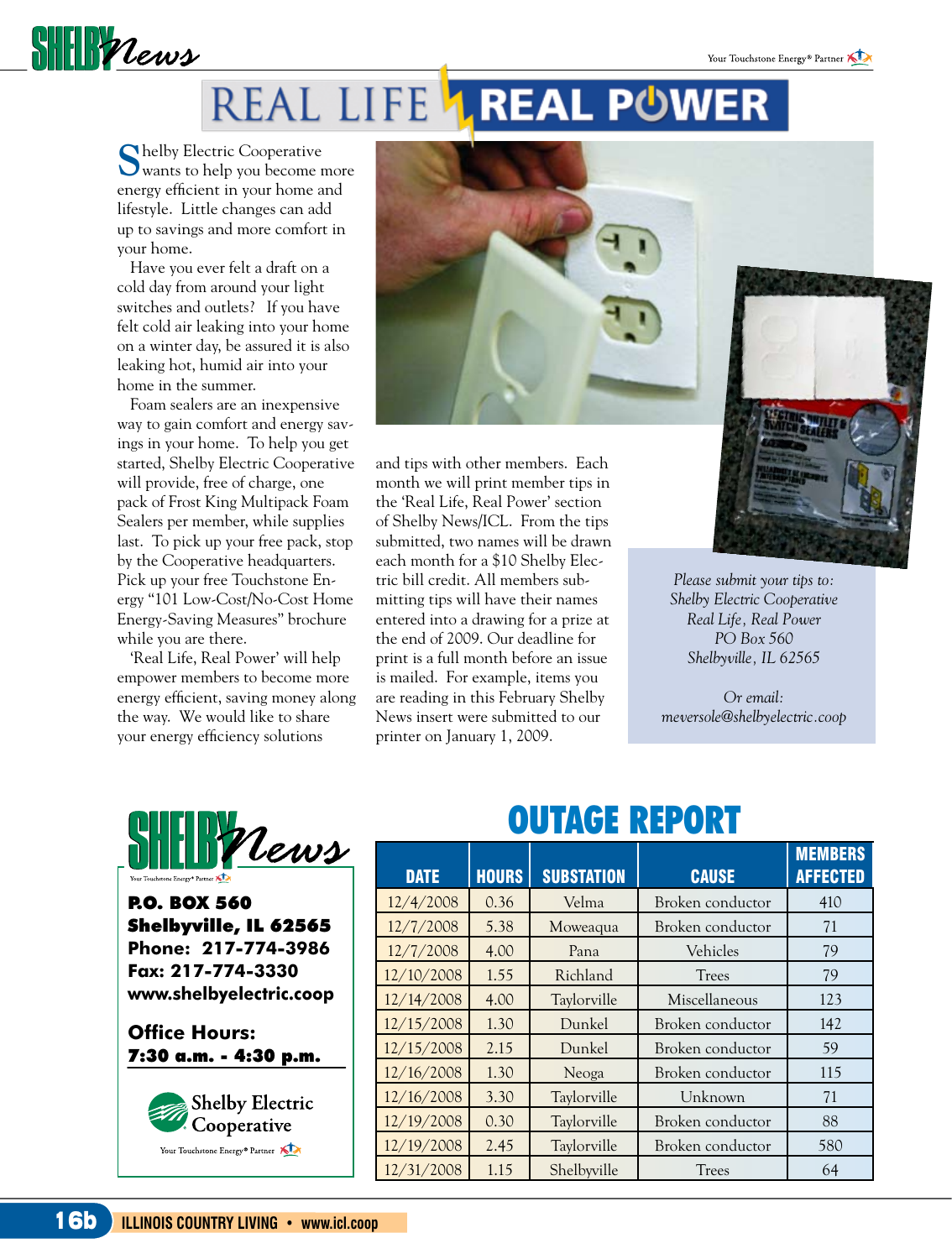

## Rate Increase Q & A

**S**helby Electric Cooperative members experienced a rate increase *effective January 1, 2009*. The following information was put together in hopes of answering any questions you may still have. You can also refer back to your December 2008 and January 2009 issues of the Illinois Country Living Magazine. In addition, you can read archived issues of the Cooperative's insert by clicking on the Shelby News icon on the website, www.shelbyelectric.coop.

#### **1. Why are we experiencing a rate increase? And, why now?**

First, you will need a little background information. Shelby Electric Cooperative, along with 10 other electric cooperatives in Illinois, purchases electricity from Prairie Power Incorporated or PPI. For the past three years, PPI has been working to secure a long-term, economical power supply. They purchased a stake in a new clean-coal power plant located in Lively Grove, Illinois called Prairie State Energy Campus. (see a story relating to the Prairie State Energy Campus in the March issue)

PPI anticipated the power plant would be online in time to coincide with the expiration of Shelby Electric's current rate contract, which expired at the end of December 2008. Due to unfavorable environmental challenges, the process has been delayed until 2011. PPI was then forced to purchase baseload power on the open market causing Shelby Electric's wholesale power to increase approximately two cents per kWh. That may not seem like much, but it will result in a substantial increase in Shelby Electric's operating costs.

As member-consumers, it is necessary that Shelby Electric asks you to share in these costs. Maintaining dependable service at the most affordable price possible is the cornerstone of Shelby Electric's business model. To be successful in providing that kind of service, it is essential to protect the integrity and financial stability of the organization.

#### **2. How much can I expect my bill to go up?**

Residential members will experience a total rate increase of approximately 19 percent - the primary driver being the

substantial increase in Shelby Electric's purchased power as explained above. For 16 years, Shelby Electric has managed to avoid an energy rate increase for its members. It is simply not realistic to continue with our rates intact when our operating expenses have significantly increased in that 16-year period.

With that being said, keep in mind Shelby Electric Cooperative is a notfor-profit, member-owned cooperative. It exists to serve its members with reliable, affordable power. Shelby Electric is in business for the good of the public rather than the financial benefit of an individual owner or stockholders.

#### **3. How will the increase look on my bill?**

For residential members on Shelby Electric's Schedule A Rate Tariff, which makes up the majority of its member base, the total rate increase percentage consists of the following three components:

- a) The facility charge, a monthly charge necessary to help cover Shelby Electric's basic costs associated with providing electricity, will go from \$22 to \$29.
- b) The portion of the bill reflecting your energy consumption will increase 10-12 percent.
- c) The line item on your bill called the Wholesale Power Cost Adjustment (WPCA) has always appeared on your bill but has never been utilized. The WPCA can be adjusted monthly, up or down, to keep Shelby Electric's budget in order and will be utilized beginning at the first of the year. It is anticipated that, once the clean-coal power plant is up and going and barring any major cost overruns and/or carbon legislation, the WPCA will allow flexibility to reflect a reduction in the wholesale power cost.

#### **4. Is Shelby Electric the only one raising rates?**

Absolutely not. Due to rising consumer demand and increasing costs, electric utilities nationwide are being forced to seek rate hikes. Newspaper articles announcing double-digit rate increases for utilities all across the country have become commonplace as the industry has moved toward a deregulated environment in which higher costs

must be passed on to the consumer.

#### **5. What can I do to make my bill more manageable?**

Shelby Electric offers a number of options to help members manage their power bills. The development of ideas for energy efficiency programs to be implemented throughout 2009 is one example of Shelby Electric's dedication to educating members on how to reduce costs. A Member Services Representative is on staff and happy to work with you on ways to decrease your power usage and increase the energy efficiency of your home.

In addition, Shelby Electric offers a levelized-billing program that averages monthly costs in order to soften the financial impact on members during high-usage months. Members who have paid their bills in a timely manner for the past 12 months may be eligible.

#### **6. When can I expect another increase?**

As mentioned before, Shelby Electric has not had an energy rate increase in 16 years. There are times when unforeseen circumstances cause change or have the potential to change the stability of the Cooperative, such as storm damage or the rising costs for coal, natural gas, etc. Shelby Electric works hard to anticipate any potential issues that could escalate the costs of energy. Whenever possible, work is done to minimize the impact those issues could have on your energy bill. Alternatives are thoroughly examined before a rate increase is considered. Again, it is Shelby Electric's mission to provide you with reliable, *affordable* electricity.

Please contact Shelby Electric with any questions you may have. You are encouraged to visit Shelby Electric Cooperative's website www.shelbyelectric.coop if you would like to learn more about the rate increase. The website can also be used as your online tool in creating a more energy-efficient lifestyle by clicking on the Touchstone Energy Savers home icon on the website. Thank you for your loyalty and commitment – Shelby Electric looks forward to working with you, as energy efficiency *is* our future.